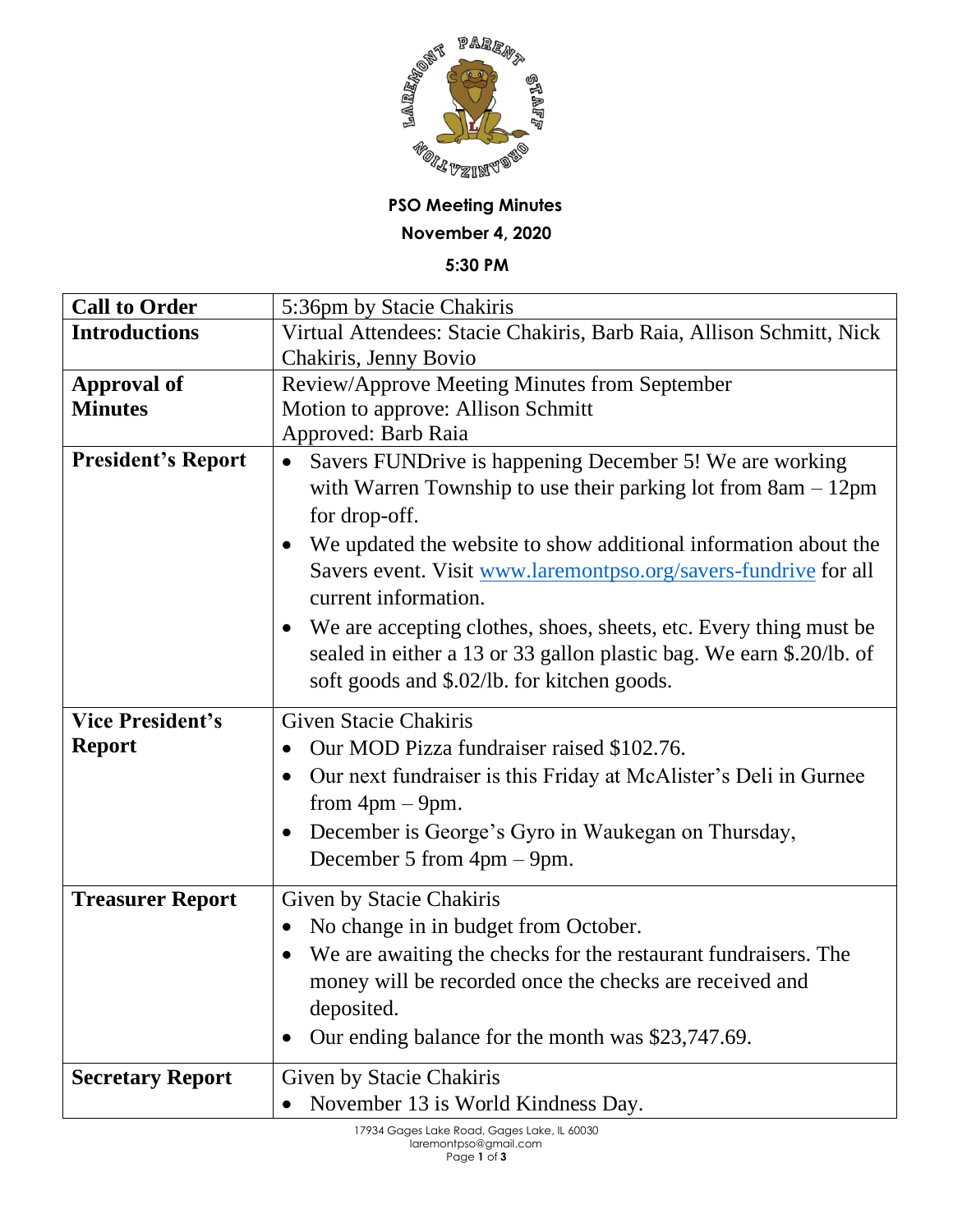

**PSO Meeting Minutes November 4, 2020**

**5:30 PM**

|                      | Please share your act of kindness on our Facebook and Twitter<br>accounts so we can share.                                                                                                                                                                                                                                                                                                                                                                                                                                                                                                                                                                                                                                                                                                                                                                                                                                                                                                                                                                                                                                             |
|----------------------|----------------------------------------------------------------------------------------------------------------------------------------------------------------------------------------------------------------------------------------------------------------------------------------------------------------------------------------------------------------------------------------------------------------------------------------------------------------------------------------------------------------------------------------------------------------------------------------------------------------------------------------------------------------------------------------------------------------------------------------------------------------------------------------------------------------------------------------------------------------------------------------------------------------------------------------------------------------------------------------------------------------------------------------------------------------------------------------------------------------------------------------|
| <b>School Report</b> | Given by Allison Schmitt:<br>Kids came back for two full days and the staff was very<br>prepared. Unfortunately, the number in Lake County became<br>too high so we had to go back to remote learning.<br>Halloween is a huge deal at Laremont! Admin tried working<br>with an outside company to create Halloween adventures with<br>students, but it did not work out so it was not shared with staff.<br>The Transition program created Halloween activities for the<br>$\bullet$<br>students that were shared with the staff. Other teachers created<br>Halloween treasure hunts for their classrooms.<br>Parent Teacher Conferences went well! There was quite a few<br>parents that participated remotely with the child's staff.<br>School is still postponed as they are awaiting the decision of<br>the board meeting.<br>Stacie Chakiris asked if the virtual meetings would still be in<br>$\bullet$<br>place as an option for parents post-Covid.<br>There has been positive responses from parents on the ability<br>$\bullet$<br>to participate in programs virtually that can also accommodate<br>their work schedules. |
| <b>Open Forum</b>    | Barb Raia informed us that we are currently at \$18.90 for Box<br>$\bullet$<br>Tops.<br>Today is National Candy Day!<br>$\bullet$<br>Allison suggested during Minute Approval to have a similar<br>$\bullet$<br>wick-away fleece similar to the one the SEDOL has for staff<br>for our spring spirit wear fundraiser.                                                                                                                                                                                                                                                                                                                                                                                                                                                                                                                                                                                                                                                                                                                                                                                                                  |